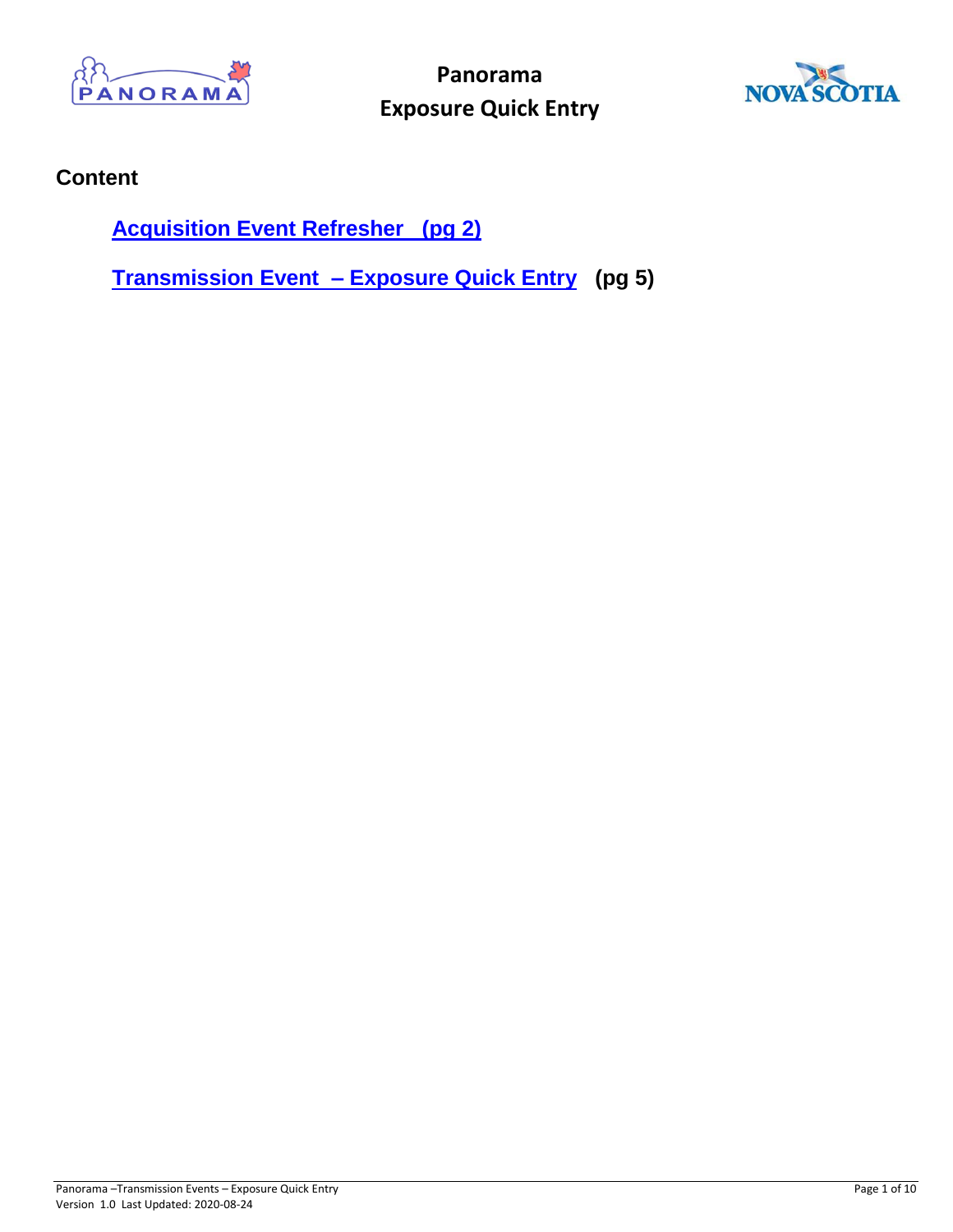



## **Acquisition Event -** *Refresher*

<span id="page-1-0"></span>Potential Acquisition Events should be added to an investigation as per the Surveillance guidelines.



From the left-hand navigation bar, click on **Exposure Summary**

| <b>Acquisition Event Summary</b>               | ☆ Hide Acquisition Event Summary             |
|------------------------------------------------|----------------------------------------------|
| 1 Acquisition Events Found.                    |                                              |
| <b>Row Actions:</b><br>Search and Link TE Copy | Multiple AE Entry   Create Acquisition Event |

Click on the **Create Acquisition Event** button

|   | <b>Acquisition Event</b>       |                                                                                                                                                   | ☆ Hide Acquisition Event |
|---|--------------------------------|---------------------------------------------------------------------------------------------------------------------------------------------------|--------------------------|
|   | <b>Acquisition Event ID: -</b> | Transmission Event ID: -                                                                                                                          |                          |
|   | * Exposure Name:               |                                                                                                                                                   |                          |
|   | Invalid:                       | <b>Invalid Reason:</b>                                                                                                                            |                          |
|   | <b>Acquirer Role:</b>          | $\checkmark$                                                                                                                                      |                          |
|   | Exposed:                       | $\check{ }$                                                                                                                                       |                          |
|   | Responsible                    | To specify an Organization first click on the 'Find' button. Then search, or type the name of the Organization you wish to specify, select it and |                          |
| 5 | <b>Organizational Unit:</b>    | click on 'Select' button. Then click 'Close' to close.                                                                                            |                          |
|   |                                | Organization: Top Level > Level 2 (specific one) > Level 3 (specific one) > [Selected Level 4 Organization]                                       | Find <sup>C</sup>        |
|   |                                |                                                                                                                                                   |                          |

- **1. Exposure Name –** Enter the exposure name following the Surveillance guidelines
- **2. Invalid** Do not use
- **3. Acquirer Role –** Do not use
- **4. Exposed –** Do not use
- **5. Responsible Organization Unit –** Do not use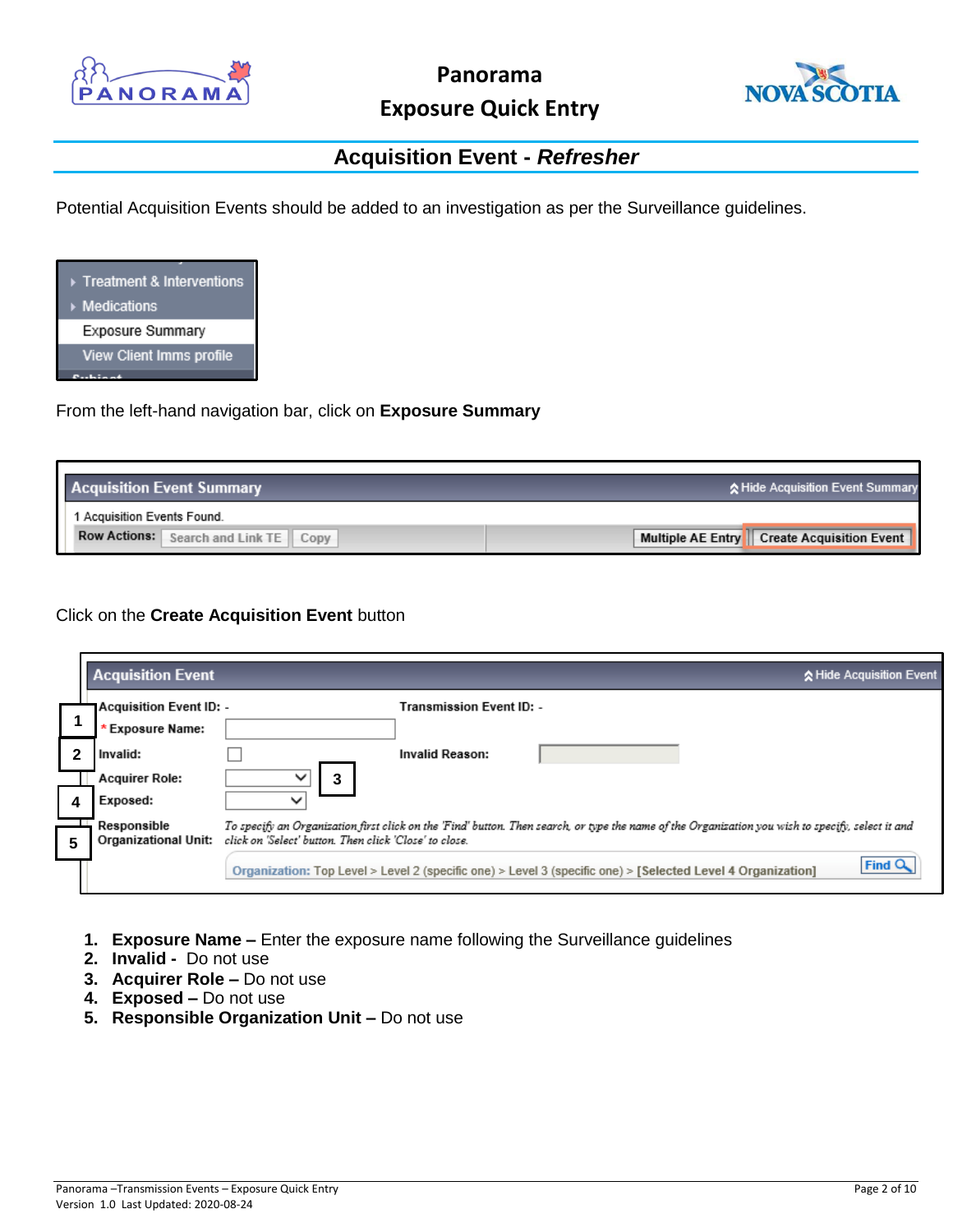



| * Required field (for Add/Update only)<br>* Potential Mode of Acquisition: |               |           |           |
|----------------------------------------------------------------------------|---------------|-----------|-----------|
| Nature of Exposure:                                                        |               | Selected: |           |
|                                                                            | Add           |           |           |
|                                                                            | Add All >>    |           |           |
|                                                                            | < Remove      |           |           |
|                                                                            | << Remove All |           |           |
|                                                                            |               |           | -3<br>Add |

- 1. **Potential Mode of Acquisition** select potential mode of acquisition
- 2. **Nature of Exposure** select all applicable nature of exposures
- 3. Click the **Add** button

|   | <b>Acquisition Event Date/Time</b>                                                              |                                                                |                  |                                                                |                                                            |                                                            | k Hide Acquisition Event Date/Time |
|---|-------------------------------------------------------------------------------------------------|----------------------------------------------------------------|------------------|----------------------------------------------------------------|------------------------------------------------------------|------------------------------------------------------------|------------------------------------|
|   | <b>Disease</b>                                                                                  | <b>Source Earliest Possible</b><br><b>Communicability From</b> |                  | <b>Source Earliest Probable</b><br><b>Communicability From</b> | <b>Source Latest Probable</b><br><b>Communicability To</b> | <b>Source Latest Possible</b><br><b>Communicability To</b> |                                    |
|   | Acquisition start/end denote the first and last possible times acquisition could have occurred. |                                                                |                  |                                                                |                                                            |                                                            |                                    |
|   | * Acquisition Start:                                                                            | mm<br>уууу                                                     | <b>ARE</b><br>dd | hh<br>mm                                                       | <b>CADT</b><br>Estimated                                   |                                                            |                                    |
| 2 | <b>Acquisition End:</b>                                                                         | mm<br>уууу                                                     | Ш<br>dd          | hh<br>mm                                                       | :ADT<br><b>Fstimated</b>                                   |                                                            |                                    |
|   |                                                                                                 |                                                                |                  |                                                                |                                                            |                                                            |                                    |

Enter the Acquisition Event Date/Time

- 1. **Acquisition Start date and time** enter the start date and end time for the acquisition event
- **2. Acquisition End date and time** enter the end date and end time for the acquisition event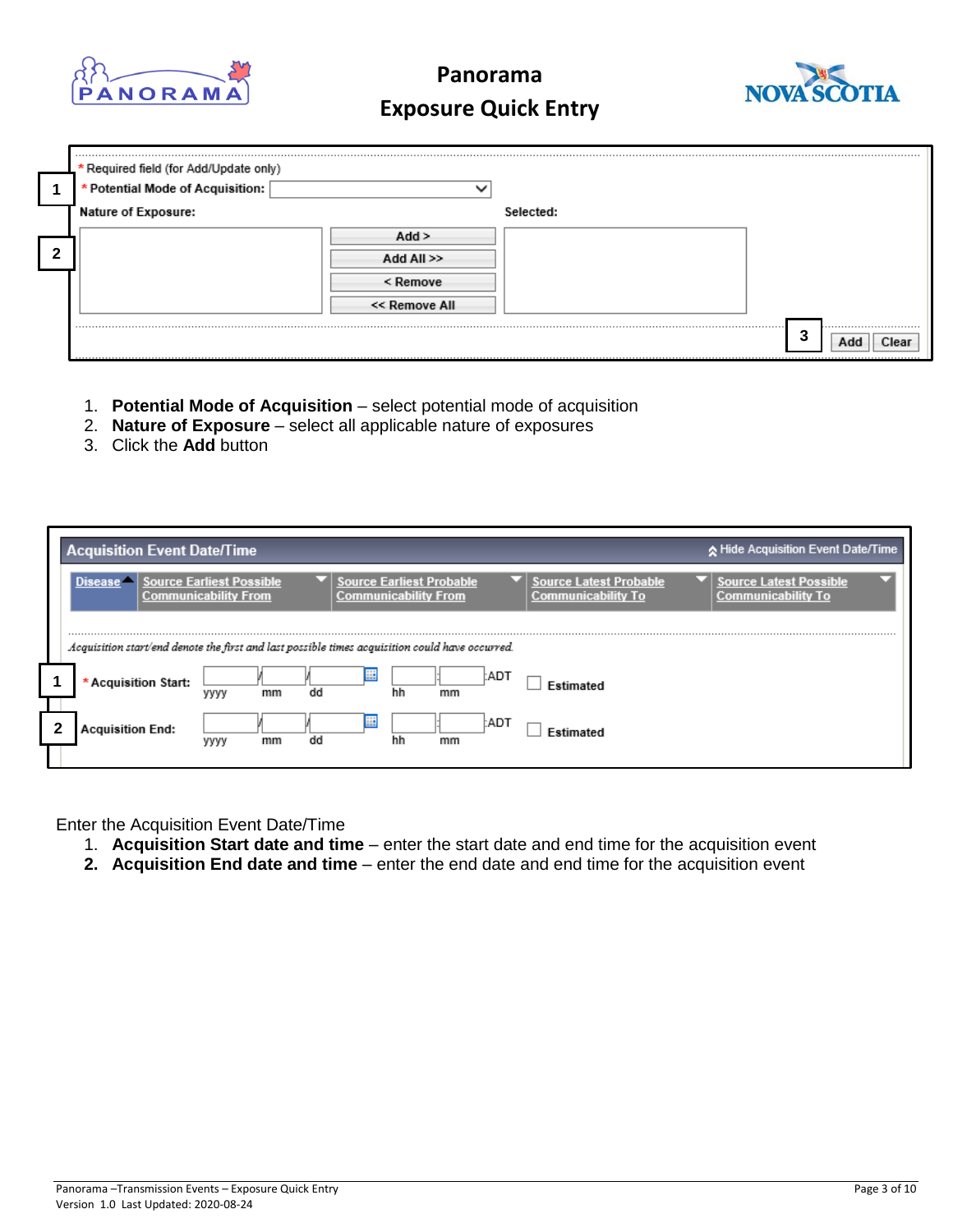



|   |                         | <b>Exposure Location</b>                                  |                   |            |                    |                    |             |                             | ☆ Hide Exposure Location |
|---|-------------------------|-----------------------------------------------------------|-------------------|------------|--------------------|--------------------|-------------|-----------------------------|--------------------------|
| H | 1                       | <b>Exposure Location Name:</b>                            |                   |            |                    |                    |             |                             |                          |
|   | $\overline{\mathbf{2}}$ | <b>Exposure Setting Type:</b><br><b>Exposure Setting:</b> | 3<br>$\checkmark$ |            | $\checkmark$       |                    |             |                             |                          |
|   |                         | Country:<br>Address:                                      | Canada            |            | $\checkmark$       |                    |             | $\check{ }$<br>$\checkmark$ |                          |
|   |                         |                                                           | Unit No.          | Street No. | <b>Street Name</b> |                    | Street Type | <b>Street Direction</b>     | $\overline{\mathbf{4}}$  |
|   |                         |                                                           | P.O. Box          | <b>STN</b> | RPO                | <b>Rural Route</b> |             |                             |                          |
|   |                         | Province/Territory:                                       |                   | ◡          | City               |                    |             |                             |                          |
|   |                         | Postal Code:                                              |                   |            |                    |                    |             |                             |                          |
|   |                         | <b>Geo-coding Information</b>                             |                   |            |                    |                    |             |                             |                          |
|   |                         | Geo-code Status:<br>Latitude:                             |                   | Longitude: |                    |                    |             |                             |                          |

Enter the Exposure Location details

- 1. **Location Name** enter location name based on the Surveillance Guidelines name convention
- 2. **Setting Type** select the setting type
- 3. **Setting**  select the setting associated with the setting type
- 4. **Address details**  enter all appropriate address details. Note select city/town before entering the postal code.

Once all information is entered. Click the **Save** button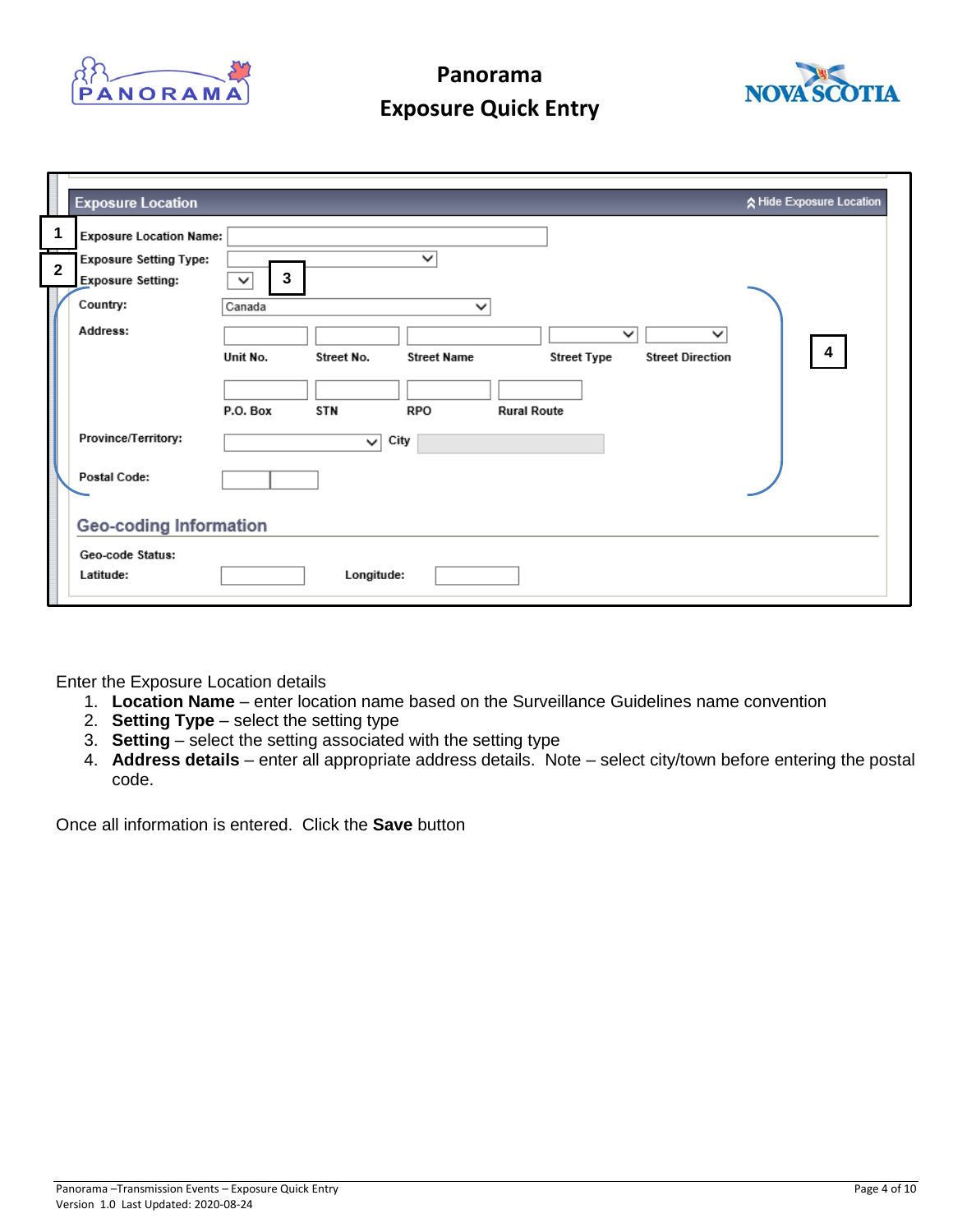

**Panorama**



## **Exposure Quick Entry**

## **Transmission Event – Exposure Quick Entry**

<span id="page-4-0"></span>The Exposure Quick Entry was designed to allow for an enhanced entry of a transmission event with associated known contacts. For contacts their existing open investigations (same disease) will be displayed (new functionality). The transmission event will create new contact investigations with an associated acquisition event (same functionality as transmission event), add an associated acquisition event to an existing investigation (new functionality) and link an acquisition event on an existing investigation to the transmission event (new functionality).

Once the transmission event is added, further updates will need to be done through the traditional Transmission Event functionality.



From the left-hand navigation bar, click on **Exposure Summary**



### Click on the **Exposure Quick Entry** button

| <b>Transmission Event Details</b>                                  |                                                                                   |
|--------------------------------------------------------------------|-----------------------------------------------------------------------------------|
| <b>Exposure Name:</b><br>◠<br>▴                                    | <b>Transmission Start:</b><br><b>Transmission End:</b><br>ົ<br>٠J<br>圖<br>E<br>ΔF |
| <b>Responsible Organization:</b><br>e.g. Organization Display Name | hh:mm<br>hh:mm<br>yyyy/mm/dd<br>yyyy/mm/dd<br>ADT<br>Q                            |

Enter the Transmission Event details

- 1. **Exposure Name** enter the exposure name based on the Surveillance Guidelines
- 2. **Transmission Start date and time** enter the start date and end time for the transmission event
- 3. **Transmission End date and time**  enter the end date and end time for the transmission event
- 4. **Responsible organization**  do not enter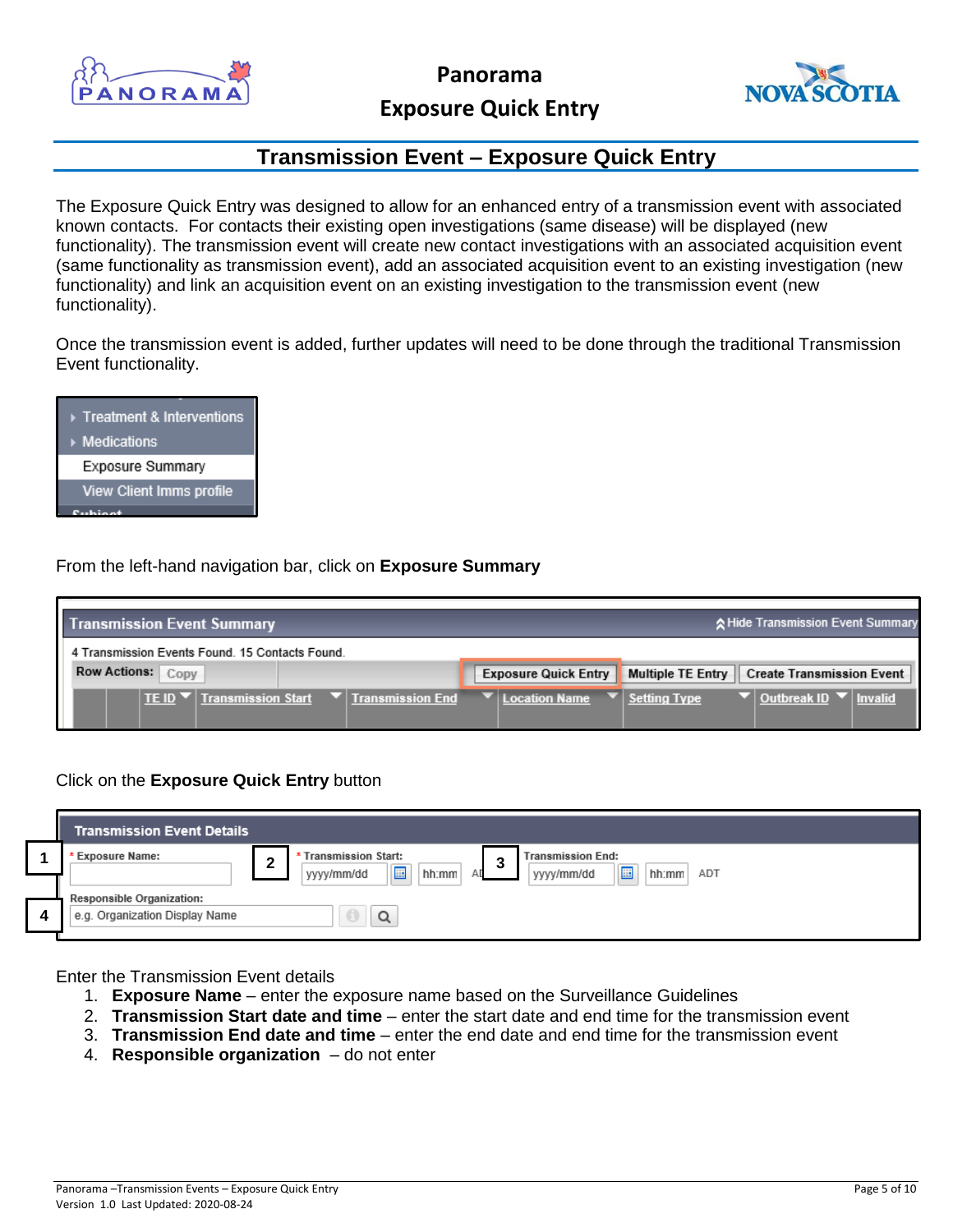



| <b>Exposure Location</b>                                     |                                                                        |                                                      |
|--------------------------------------------------------------|------------------------------------------------------------------------|------------------------------------------------------|
| <b>Location Name:</b><br>$\mathbf{2}$                        | <b>Setting Type:</b><br>Setting:<br>3                                  |                                                      |
| Unit No.:<br>Street No.:                                     | <b>Street Type:</b><br><b>Street Name:</b><br>$\overline{\phantom{a}}$ | <b>Street Direction:</b><br>$\overline{\phantom{a}}$ |
| STN:<br>RPO:<br>P.O. Box:                                    | <b>Rural Route:</b>                                                    | 4                                                    |
| Country:<br>Nova Scotia<br>Canada<br>$\overline{\mathbf{v}}$ | City / Town:<br>Province / Territory:<br>$\overline{\phantom{a}}$      | <b>Postal Code:</b>                                  |

Enter the Exposure Location details

- 1. **Location Name** enter location name based on the Surveillance Guidelines name convention
- 2. **Setting Type** select the setting type
- 3. **Setting**  select the setting associated with the setting type
- 4. **Address details**  enter all appropriate address details. Note select city/town before entering the postal code.

### **Known Contacts**

|         | <b>Known Contacts</b>                |               |                            |                    |                |                        |                            | a |
|---------|--------------------------------------|---------------|----------------------------|--------------------|----------------|------------------------|----------------------------|---|
|         |                                      |               |                            |                    |                |                        | <b>Add Contact List</b>    |   |
| Client: |                                      |               | Search Type:<br>Q<br>Healt | Add                |                |                        |                            |   |
|         | <b>Contact Investigation Details</b> |               |                            | Name               |                |                        |                            | a |
|         | <b>Disease</b>                       | Microorganism | Autho                      | Client ID          | Classification |                        | <b>Classification Date</b> |   |
|         | Unusual/Emerging Disease             | COVID-19      | Nation                     | Health Card Number | Investigation  | Contact - Person Under | 2020 Aug 13                |   |

Known Contacts can be searched and added by:

- Name type ahead field that provides results based on what is entered by the user
- **Panorama Client Id**
- Health Card Number
- Add Contact List action button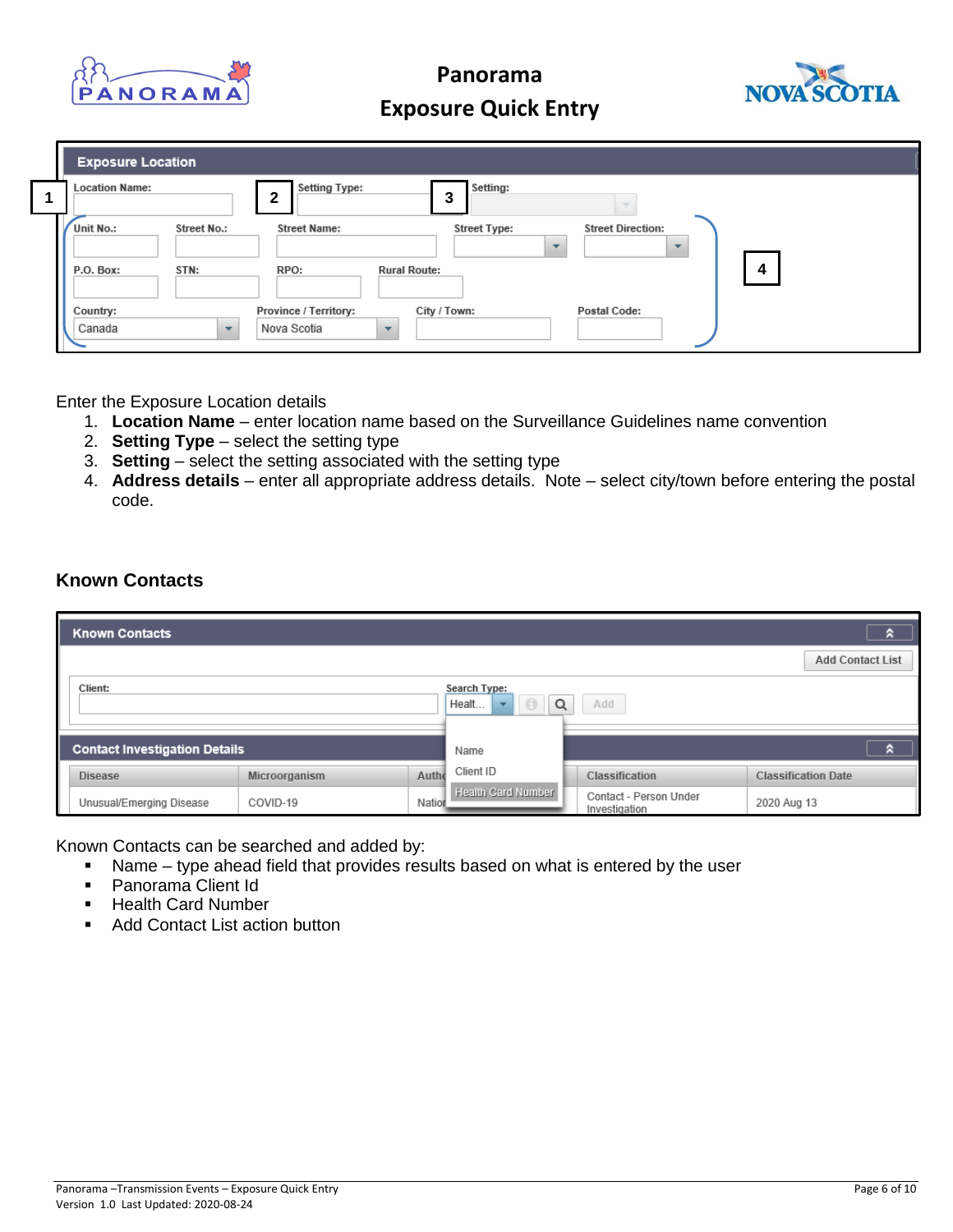



|  | <b>Known Contacts</b>                                                                        |                                       |                       | ×.<br><b>Add Contact List</b> |
|--|----------------------------------------------------------------------------------------------|---------------------------------------|-----------------------|-------------------------------|
|  | Client:                                                                                      | Search Type:                          |                       |                               |
|  | simp                                                                                         | Q<br>$\overline{\phantom{a}}$<br>Name | Add                   |                               |
|  | simpson, mother   3   -   Female   1970 Jan 01<br>simpson, jon   11   -   Male   2005 Feb 02 |                                       |                       |                               |
|  | simpson, john   12   8111111111   Male   2005 Feb 01                                         |                                       |                       | я                             |
|  | simpson, jonathan   13   -   Male   2005 Feb 03                                              | Authority                             | <b>Classification</b> | <b>Classification Date</b>    |

Searching by Name

1. **Client** – enter the client name – last name followed by an "," then a space, then the first name. Panorama will narrow down the results based on what you enter.

The search results for a client will include the client name, client id, health card number, gender and date of birth.

| <b>Known Contacts</b>                          |                                                               |                         |
|------------------------------------------------|---------------------------------------------------------------|-------------------------|
|                                                |                                                               | <b>Add Contact List</b> |
| Client:                                        | Search Type:<br>Q<br>Add<br>Clien<br>$\overline{\phantom{0}}$ |                         |
| simpson, mother   3   -   Female   1970 Jan 01 |                                                               |                         |

#### Search by Client Id

1. **Client** – enter the client's Panorama client id

| <b>Known Contacts</b>                                                                         |                                         |
|-----------------------------------------------------------------------------------------------|-----------------------------------------|
|                                                                                               |                                         |
| Client:                                                                                       | Search Type:                            |
| 7700000141                                                                                    | $\Box$<br>Healt<br>$\rightarrow$<br>Add |
| Family, Alan   5729   7700000141   Male   1980 Nov 11<br><b>Pantant Inuarkiantian Bataile</b> |                                         |

#### Search by Health Card Number

1. **Client** – enter the client's health card number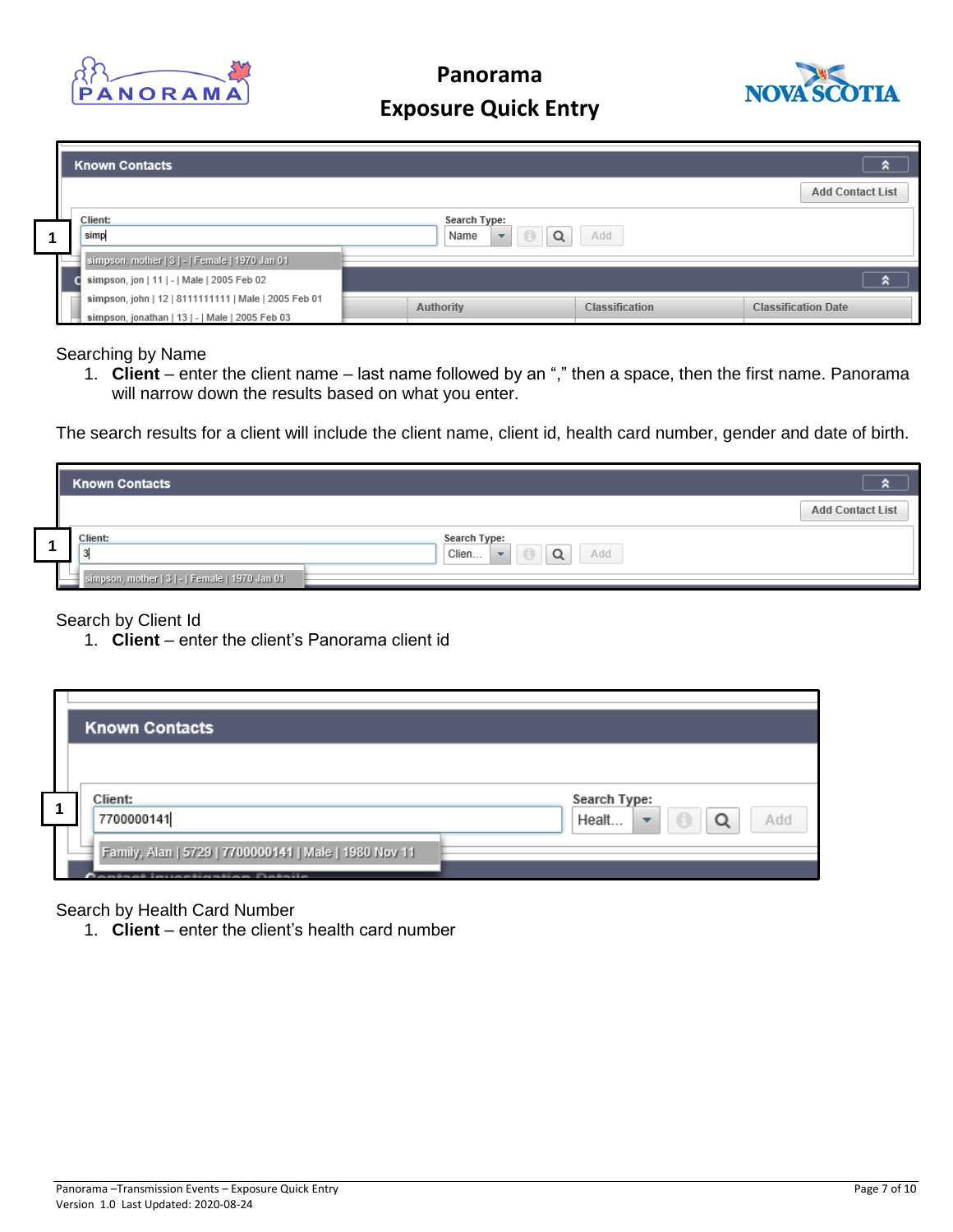



### Click on the client to select

| <b>Known Contacts</b>                                              |                                           |
|--------------------------------------------------------------------|-------------------------------------------|
|                                                                    | <b>Add Contact List</b>                   |
| Client:<br>Family, Alan   5729   7700000141   Male   1980 Nov 11 * | Search Type:<br>$\bullet$<br>Add<br>Healt |

1. Click the **Add** button to have the selected client added to the contact table.

### **"Add Contact List" action button**

An existing cohort client list can be used to add multiple known contacts

Click the **Add Contact list** button.

Note: If your user organization is NSHA, it can take up to 2 minutes for the Link Cohort – Client list to display. The screen is retrieving all the Cohorts associated with the organization before it is displayed.

|              | <b>Exposure Quick Entry</b>                                                                 | Save | <b>Reset</b> | ⊖     | ∥ ⊽ |
|--------------|---------------------------------------------------------------------------------------------|------|--------------|-------|-----|
|              | <b>Link Cohort - Client List</b>                                                            |      |              |       |     |
|              | Select existing cohort Create cohort via upload                                             |      |              |       |     |
| 1            | * Jurisdictional Organization:<br>$\bf \Theta$<br>Elmsdale PHO<br>Q<br>Exact Match          |      |              |       |     |
| $\mathbf{2}$ | * Cohort Name:<br>* Client List Name:<br>$\mathbf{3}$<br>$\sim$<br>$\overline{\phantom{a}}$ |      |              |       |     |
|              |                                                                                             | 4    | Select       | Reset |     |

- 1. **Jurisdictional Organization**  enter the organization that the cohort was set up in. **Note:** The jurisdictional organization will default to the organization that is associated with your user id.
- 2. **Cohort Name**  select from the drop down list
- 3. **Client List Name**  select from the drop down list
- 4. Click the **Select** button

The clients in the cohort are now added to the Known Contact list.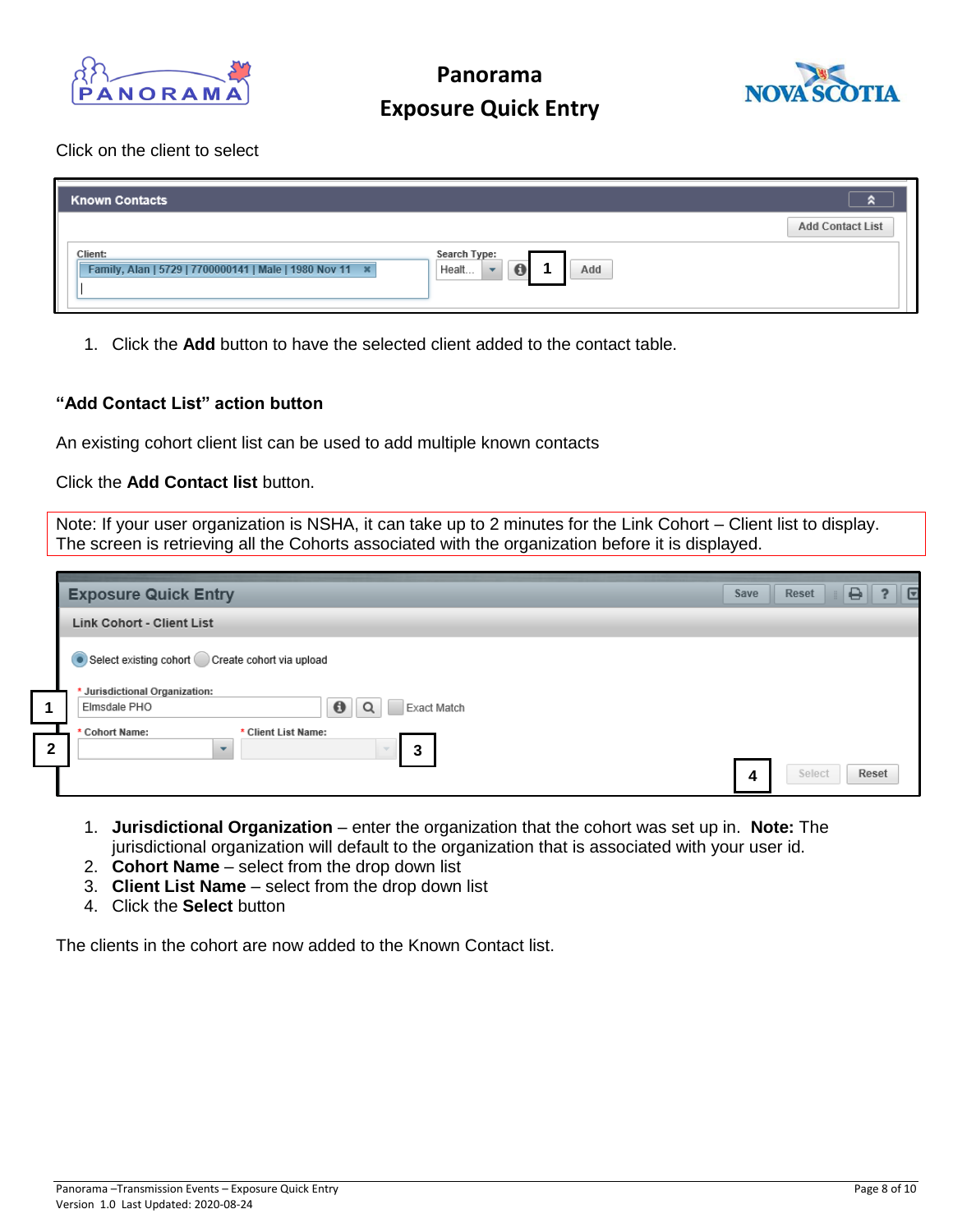



|                    | 2              |                                                          | 3  |                                             |
|--------------------|----------------|----------------------------------------------------------|----|---------------------------------------------|
| Client $\triangle$ |                | Investigation                                            |    | <b>Acquisition Event</b>                    |
| Folly, Aunt        | 2a             | 976 / Unusual/Emerging Disease / Co ~                    |    | New                                         |
| Folly, Brother     |                | 983 / Unusual/Emerging Disease / Ca v                    |    |                                             |
| Folly, Cousin      |                | 972 / Unusual/Emerging Disease / Co   v                  |    |                                             |
| Folly, Grandfather |                | 977 / Unusual/Emerging Disease / Co                      | За | New<br>431 / 2020 Aug 16 / Jody's BBQ House |
| Folly, Grandmother |                | 978 / Unusual/Emerging Disease / Co   v                  |    |                                             |
| Folly, Mom         |                | 979 / Unusual/Emerging Disease / Co $\blacktriangledown$ |    | New                                         |
| Folly, Nephew      |                | 980 / Unusual/Emerging Disease / Co v                    |    | New                                         |
| Folly, Niece       |                | 981 / Unusual/Emerging Disease / Co v                    |    | New<br>$\overline{\phantom{a}}$             |
| Folly, Sister      | 2 <sub>b</sub> | New                                                      |    | New                                         |

The contact table displays

- 1. **Client** displays client name
- 2. I**nvestigation** displays as "New" (2b) unless the client has "open" investigations for the same disease as the transmission event investigation.
	- a Select an investigation, if you want to add the transmission event to an existing investigation. This prevents creating a duplicate contact investigation for the client.
- 3. **Acquisition**  displays as "New". If an investigation is selected, click on the drop down arrow to see all acquisition events for the investigation that are not linked to a transmission event.
	- a Select an acquisition event if you want to link the transmission event to the acquisition. Note: other information on the acquisition will not be updated.